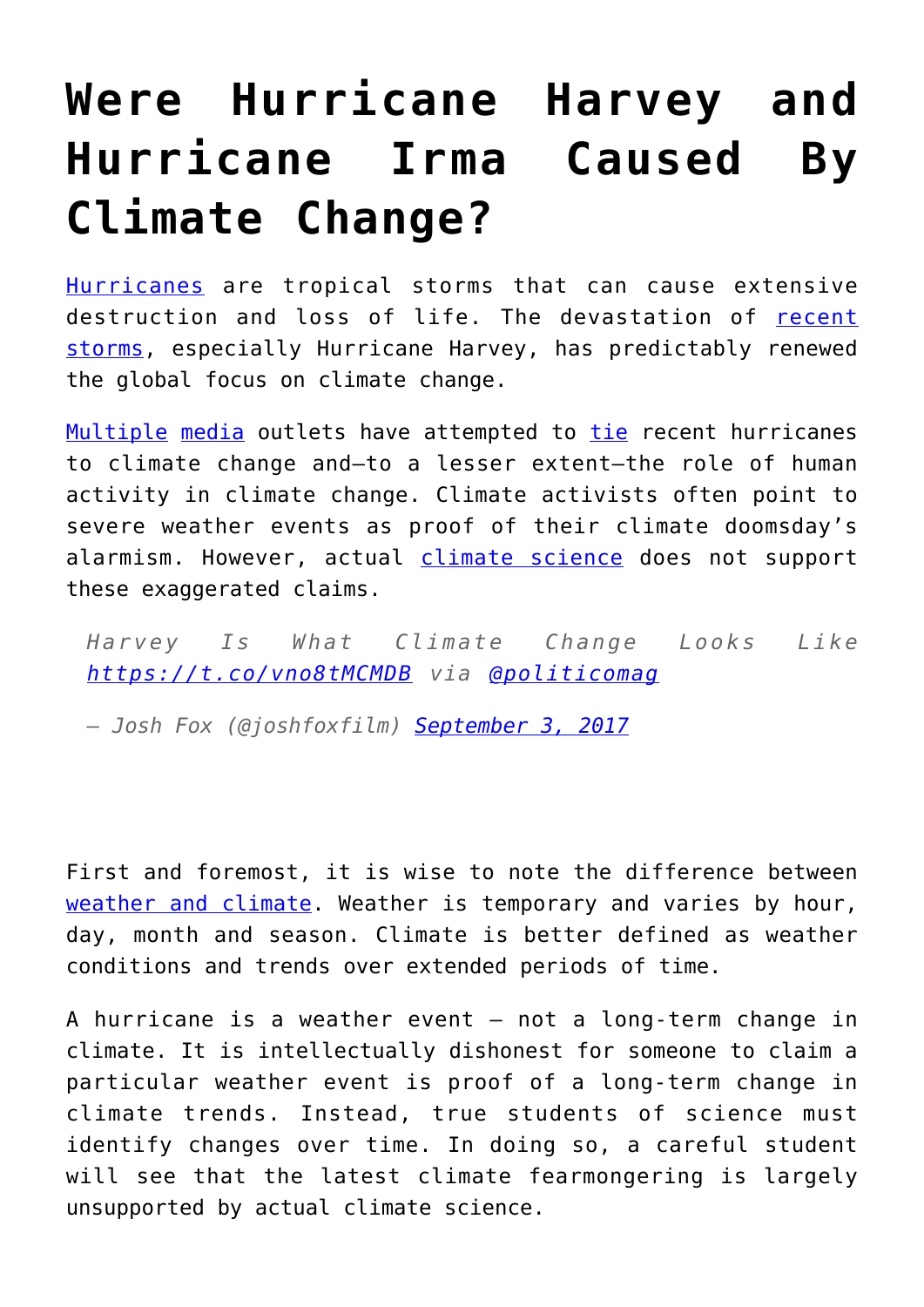The National Oceanic and Atmospheric Administration ([NOAA\)](http://www.noaa.gov/) specifically [warns:](https://www.gfdl.noaa.gov/global-warming-and-hurricanes/)

*"It is premature to conclude that human activities–and particularly greenhouse gas emissions that cause global warming–have already had a detectable impact on Atlantic hurricane or global tropical cyclone activity."*

Unfortunately, this warning has been largely ignored by journalists and social media activists.

*Global warming has intensified the effects of Hurricane Harvey, experts say.<https://t.co/YRxqLnQxwh> [#HurricanHarvey](https://twitter.com/hashtag/HurricanHarvey?src=hash) [#climatechange](https://twitter.com/hashtag/climatechange?src=hash)*

*— Visitor Guard (@visitorguard) [September 4, 2017](https://twitter.com/visitorguard/status/904705739700273152)*

NOAA says the greatest challenge in linking hurricanes to manmade climate change is a lack of data. Technological limitations in early reporting caused many hurricanes to go unrecorded. In order to account for this, weather models must estimate the number of unrecorded hurricanes.

When controlling for unrecorded Hurricanes, researchers found there has been [no statistically significant increase i](http://journals.ametsoc.org/doi/full/10.1175/2009JCLI3034.1)n Atlantic hurricane activity between 1878 and 2006.

Secondly, there are many variables that affect the development of tropical storms including hurricanes. Warmer oceans temps are partly offset by higher atmospheric temperatures that increase vertical windshear; and [vertical wind shear](http://onlinelibrary.wiley.com/wol1/doi/10.1029/2006GL028905/full) is detrimental to the development of hurricanes. This most certainly does not mean climate change is un-concerning in regards to the future impact of these storms.

There is weak evidence to support the claim that human